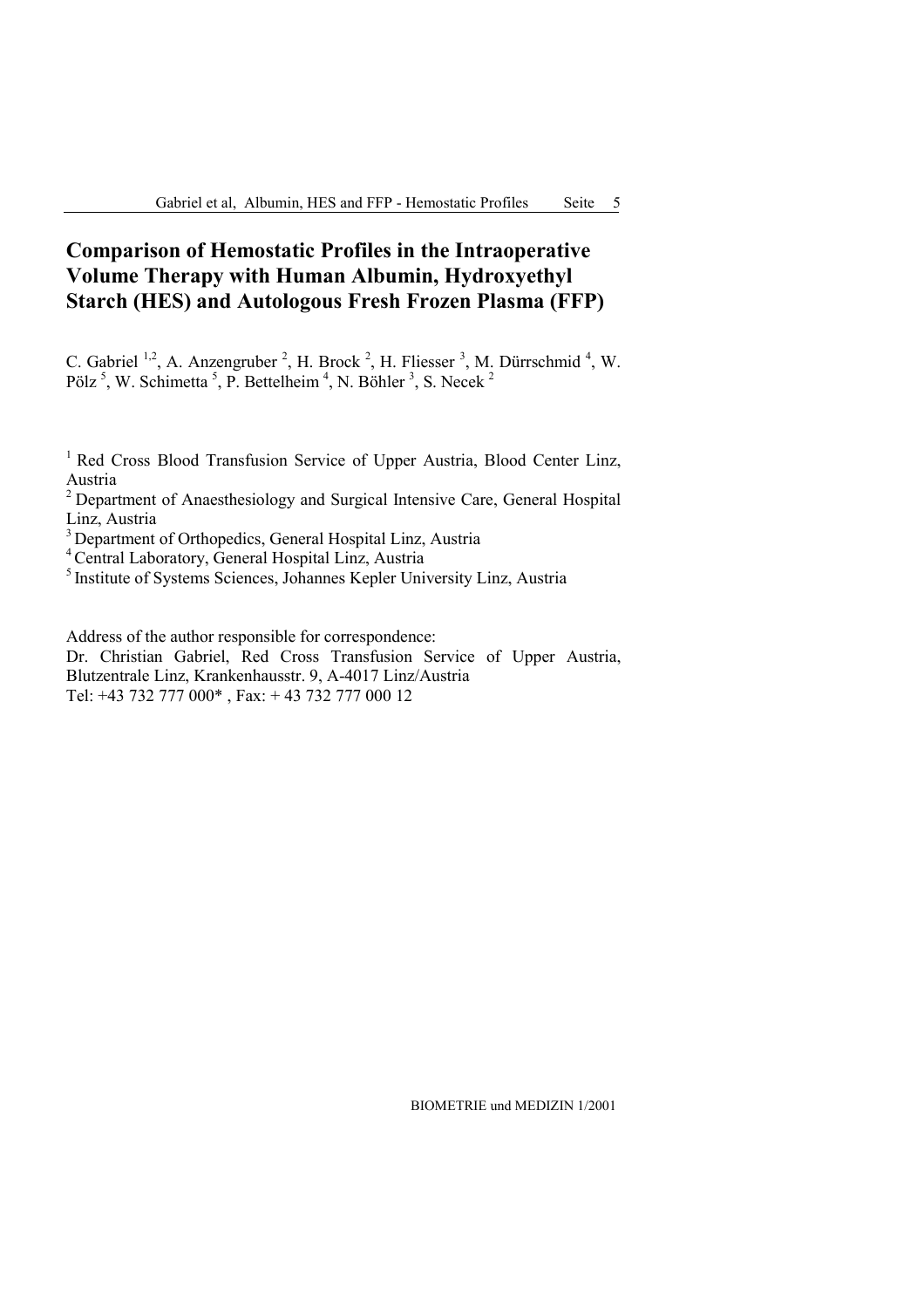### **Summary**

Objective: In a prospective randomised study the effect of intraoperative infusions of 6% hydroxyethyl starch 200/0.5 (HES 200/0.5), 5% human albumin and autologous fresh frozen plasma (FFP) on coagulation parameters were investigated.

Methods: 33 (3x11) patients with hip replacement operation were included after collection of 3 autologous blood donations and one plasmapheresis. During the operation every patient received one of the colloidal solutions or autologous FFP for volume replacement up to 20 ml/kgBW. Before surgery, one hour after, and on the first postoperative day coagulation parameters (fibrinogen, PT, a-PTT, thrombin time, factor V, factor VIII, AT III) and the platelet aggregation were determined. Also hemoglobin, hematocrit and blood counts were made.

Results: A significant decline of factor VIII levels was found one hour postoperatively in the group with 6% HES 200/0.5, but it never lead to an increase of bleeding risk and compensated on the first postoperative day. Furthermore the blood loss was highest in the group with FFP.

Conclusion: The proportion of clotting factors in autologous FFP has no clinical benefit when administered intraoperatively instead of volume substitutes. The intraoperative volume replacement with 6% HES 200/0.5, given in moderate dosages, has no clinically relevant colloid-specific influence on hemostasis.

Keywords: hydroxyethyl starch, fresh frozen plasma, human albumin, coagulation, hip surgery, volume replacement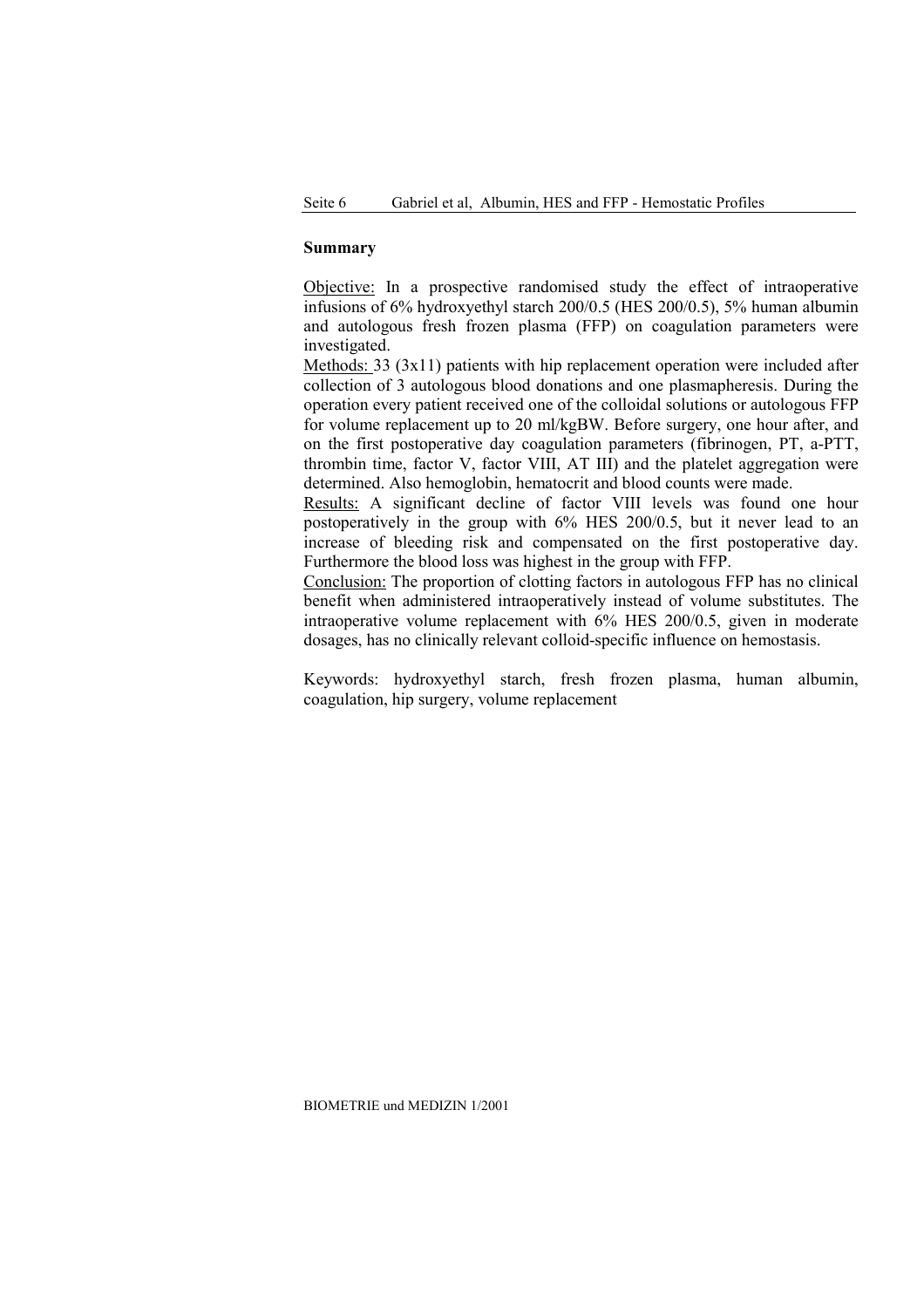## **Introduction:**

Today hydroxyethyl starch (HES) is used as a cost effective alternative to human albumin in isovolemic and normovolemic hemodilution, for the priming in extracorporeal circulation, the therapy of hemorrhagic shock and intraoperative volume therapy [1,2,3,4,5]. A further indication is the treatment of microcirculation disorders [6,7,8].

Besides adequate amount and duration of the volume effect the main goal for an optimal volume replacement solution is the minimization of side effects. Perioperative use of HES was combined sometimes with bleeding complications [9,10,11,12,13], whereas anaphylactic/anaphylactoid reactions seem to be extremely rare [14,15]. Pruritus, which is mostly related to long-term treatment with high dosages of HES, plays almost no role - or only a minor role - in volume replacement situations [16,17], observations to the contrary need to be considered with caution [18,19,20].

So far, HES with a molar substitution of 0.5 and a mean molecular weight (weight average molecular weight Mw) of 200000 (HES 200/0.5, similar to pentastarch) has less effects on clotting than high molecular HES with higher molar substitution (e.g. HES 450/0.7 or hetastarch) [21,22] The perioperative application of HES 200/0.5 is considered to be safe especially if the infused amount does not exceed 2 g/kgBW [15,23,24,25].

The main objective of this study was to compare the perioperative hemostatic profiles in volume replacement with three different solutions:

6% HES 200/0.5, which has known influences on coagulation parameters [26,27],

5% human albumin, which was hypothesized to have almost no influences or at least minor influences on coagulation parameters than HES 200/0.5 [5,28],

FFP, which was thought to counteract hemodiluting effects by a continuous supply of coagulation factors.

This study was considered to allow differentiations between typical influences of operation (FFP), hemodilution (human albumin) and artificial colloid (HES 200/0.5).

## **Methods**

## Study Design:

The prospective randomised study included 33 patients with hip replacement in the age of 41 to 71 years. Within 5 weeks prior to the operation date autologous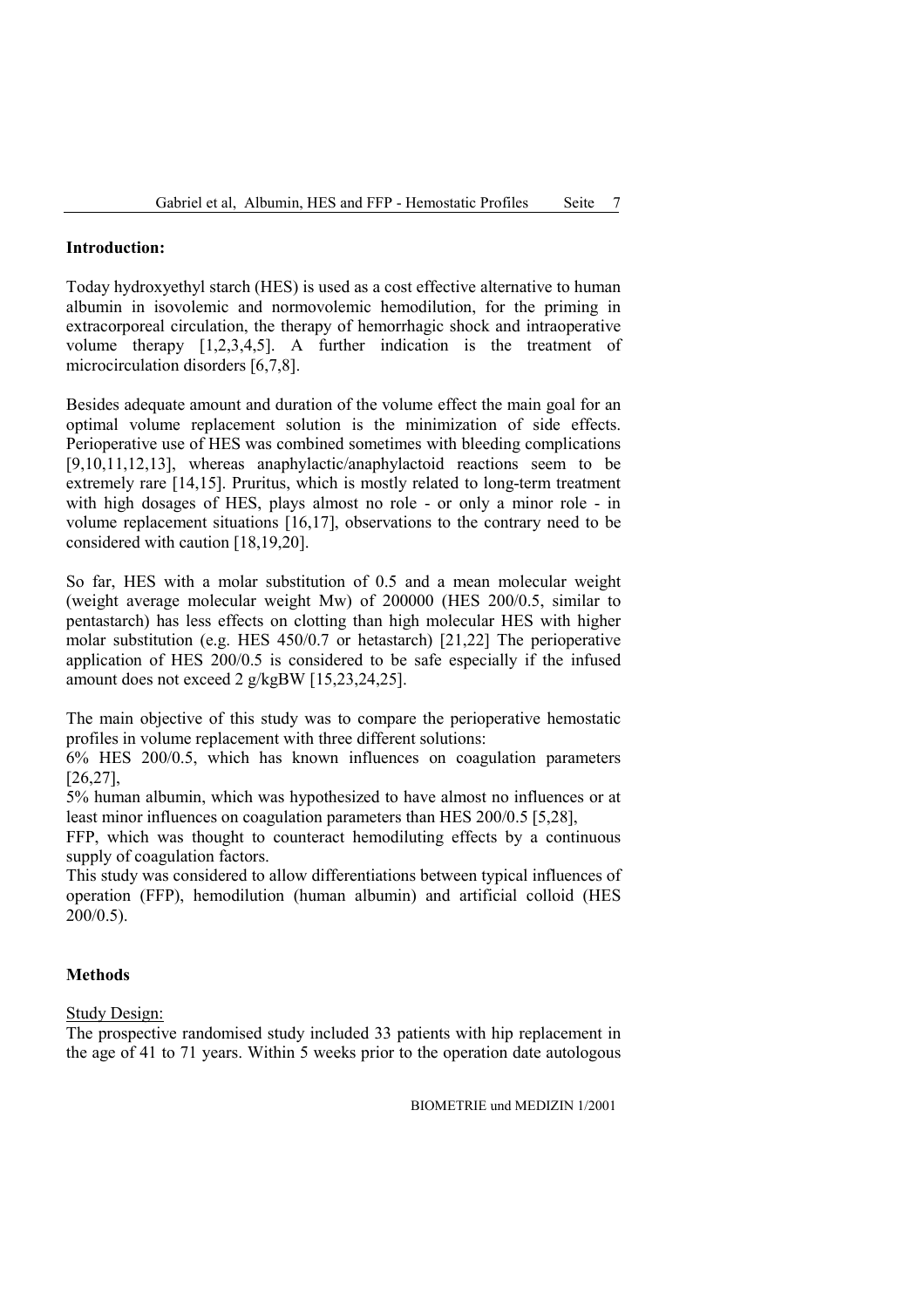blood donations were performed with the aim to collect 3 units of packed red cells and 3 units of FFP. Additionally 600 ml FFP were collected by plasmapheresis.

A cement-free Zweimüller hip prosthesis was implanted during the operation, which was performed in spinal anesthesia. The patients were transfused intraand postoperatively with autologous packed red cells to obtain a minimum hemoglobin level of 10 mg/dl. Prior to the operation 1000 ml Ringer's lactate were given to compensate the relative loss of volume caused by spinal anaesthesia. Infusions with 6% HES 200/0.5, 5% human albumin or FFP were administered as exclusive colloidal solution in a maximum dosage of 20 ml/kgBW corresponding to the patient´s group. Ringer´s lactate was added as a non-colloidal component. The general aim was to keep the mean arterial pressure in a range of  $+/- 10\%$  of the values prior to the operation.

#### Inclusion and Exclusion Criteria:

From all patients informed consent was obtained. The study was accepted by the local ethics committee. Patients with hemorrhagic disorders, portal hypertension, active malignant diseases, agranulocytosis, thrombopenic purpura and aplastic anemia, and those, who received an anticoagulation or had a too low hemoglobin-level (less than 11.5 mg/dl) or who could not complete the autologous blood donations were excluded from participation.

#### Group Allocation and Examination Points:

According to a randomisation table, 11 patients from group A were infused exclusively with 6% HES 200/0.5 (ISOHES®, Laevosan GmbH, Linz, Austria) and 11 patients from group B with 5% human albumin (Human Albumin, Immuno AG, Vienna, Austria). Patients in group C were transfused with autologous plasma and received no other colloidal infusion.

At three examination points blood was drawn for analyses. The examination point E1 was prior to spinal anaesthesia, E2 one hour after the end of the operation, and E3 on the first postoperative day. From these blood samples, blood counts, the determination of PT, a-PTT, thrombin time, factor V, factor VIII, AT III, and platelet aggregation under the induction of ADP, adrenaline and collagen were performed. The blood loss in suction units and drains was measured intra- and postoperatively.

#### Laboratory Methods:

An Amelung KC-4 device was used to perform clotting tests for the measurement of a-PTT (Pathromtim®, Behring, Marburg, Germany), PT (Thromborel S ®, Behring, Marburg, Germany) and thrombin time (Thrombin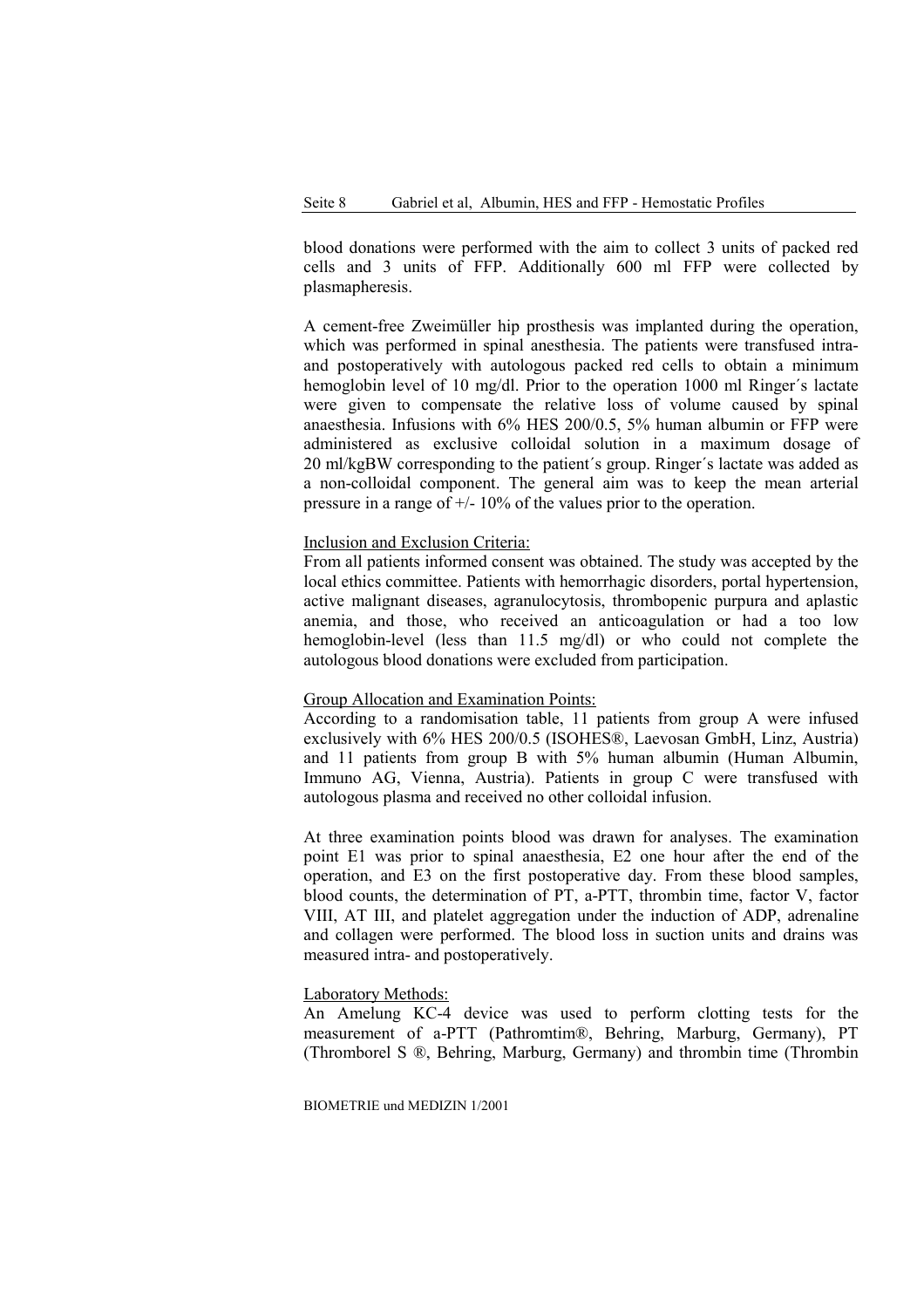Reagent, Boehringer Mannheim, Mannheim, Germany). Fibrinogen was tested on this device according to the Clauss-method (Multifibren®, Behring, Marburg, Germany). AT III was determined on a Hitachi 705 (Boehringer Mannheim, Mannheim, Germany) by using a chromogenic substrate method (Antithrombin III). Clotting tests and activity tests with a Behring Coagulometer were made to determine factor VIII concentrations (Factor VIII Deficiency Plasma, Baxter, Deerfield, IL, USA). Platelet aggregation methods were based on the protocol developed by Born and performed on a Dai-ichi device using ADP, collagen and adrenaline induction (Cluster ® Platelet Aggregation Reagents, Baxter, Deerfield, IL, USA).

Biometrics:

The homogeneity between the groups at baseline as well as the occurrence of significant differences between the treatment schemes were tested with a chisquare homogeneity test for nominal parameters and with an analysis of variance for metric parameters. For parameters showing a strong deviation from normal distribution (Kolmogorov-Smirnov test with Lilliefors significances) or a heteroscedasticity of variance (Levene test) a Kruskall Wallis one-way ANOVA was performed.

Multiple comparisons between the groups were made with Tukey's honestly significant difference test, because all groups had identical sizes. Using the Kruskall Wallis one-way ANOVA, analogous multiple comparisons according to Diehl and Kohr were calculated.

The changes in each parameter within each group were statistically determined with Wilcoxon's signed rank test (for ordinal parameters or in case of an extreme deviation from normal distribution) or by means of the two-sample t test for dependent samples. The confidence level was significant at 95% or highly significant at 99%. As no  $\alpha$ -adjustment was made, the results are to be considered as purely descriptive.

## **Results:**

Total Protein, Fibrinogen, AT III, Factor V and Factor VIII (table 1):

Total protein declined significantly within group A between the examination points E1 and E2 and reached at E3 a small rise. The intraoperative decline of fibrinogen was significant in the groups A and B. The AT III loss between E1 and E3 was highly significant in all groups, but the groups did not differ significantly at any time. The decline of factor VIII concentrations was highly significant in group A, and the difference between the groups A and B was highly significant at E2, a fact which can be influenced or caused by the higher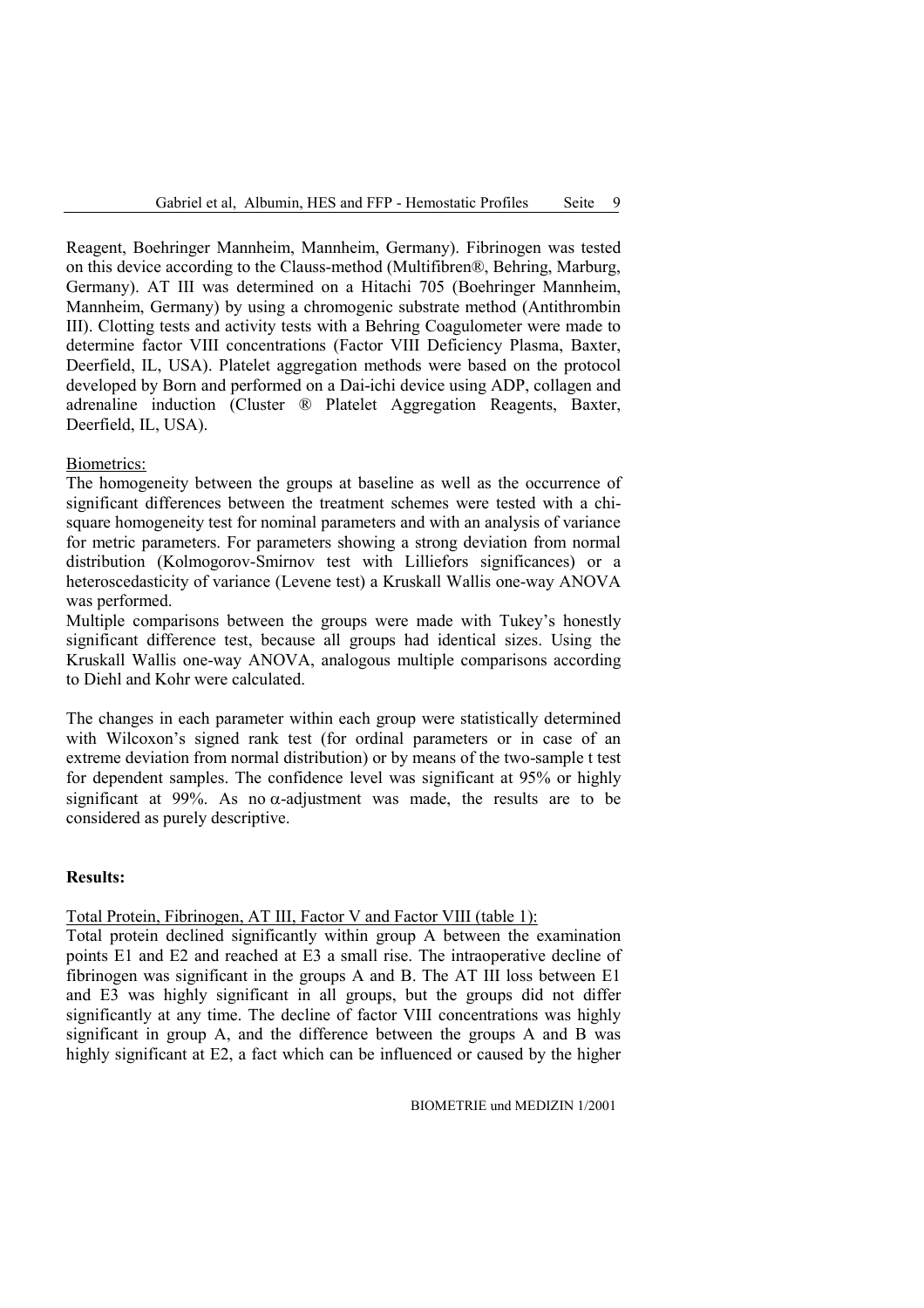starting levels in the group B. Interestingly the factor VIII concentrations at E3 in the groups A and C were nearly the same. Different factor V concentrations were not significant within and between the groups at any time.

#### PT, a-PTT and Thrombin Time (table 1):

The PT-levels showed no significant differences at any point of examination between the groups. A highly significant reduction was seen within the groups A and B between E1 and E2 and between E2 and E3 in the groups B and C. Neither within nor between the groups significant differences of the a-PTT values were detected. The thrombin time decreased significantly between E1 and E2 in group A.

# Table 1:<br>Velope of PT = PTT The

| Values Of F1, a-P11, Thromom Thine, Florinogen, Factor V and Factor VIII |  |  |
|--------------------------------------------------------------------------|--|--|
|                                                                          |  |  |
|                                                                          |  |  |

 $V$ artin Time, Fibrinogen, Fibrinogen, Fibrinogen,  $V$  and  $F$ 

|                    |                | E1    |     |                |       |     |     | E2             |       | E3  |     |                |           |
|--------------------|----------------|-------|-----|----------------|-------|-----|-----|----------------|-------|-----|-----|----------------|-----------|
|                    | Group          | min   | max | $\overline{x}$ | SD    | min | max | $\overline{x}$ | SD    | min | max | $\overline{x}$ | <b>SD</b> |
| PT                 | A              | 75.00 | 100 | 95.91          | 7.6   | 82  | 90  | 86.91          | 2.88  | 74  | 100 | 85.64          | 9.03      |
| $(\%)$             | B              | 85    | 100 | 93.64          | 5.75  | 74  | 95  | 87             | 7.22  | 65  | 100 | 81.91          | 9.34      |
|                    | $\mathcal{C}$  | 83    | 100 | 95.91          | 6.06  | 80  | 100 | 92.6           | 6.11  | 71  | 96  | 81             | 8.26      |
| a-PTT              | A              | 30    | 41  | 36.36          | 3.07  | 31  | 45  | 39.18          | 4.24  | 35  | 41  | 37.09          | 1.87      |
| (sec)              | B              | 32    | 39  | 34.18          | 2.18  | 32  | 38  | 35             | 2.28  | 31  | 44  | 36.73          | 3.61      |
|                    | $\overline{C}$ | 33    | 38  | 36.09          | 1.87  | 31  | 38  | 35.8           | 2.25  | 35  | 43  | 37.73          | 2.2       |
| Thrombin.          | A              | 18    | 20  | 19.09          | 0.7   | 15  | 20  | 17.45          | 1.29  | 16  | 20  | 17.82          | 1.25      |
| Time               | B              | 17    | 20  | 19             | 1.41  | 17  | 21  | 19.36          | 1.43  | 15  | 22  | 18.82          | 2.32      |
| (sec)              | $\overline{C}$ | 18    | 20  | 18.91          | 0.83  | 16  | 20  | 19.1           | 1.29  | 18  | 21  | 19.18          | 0.87      |
| Fibrinogen         | A              | 183   | 418 | 252.82         | 62.63 | 146 | 316 | 206            | 50.06 | 220 | 418 | 301.09         | 68.73     |
| (mg/ml)            | B              | 195   | 337 | 260.73         | 42.11 | 162 | 306 | 210.09         | 38.75 | 230 | 356 | 290.82         | 37.45     |
|                    | $\mathcal{C}$  | 200   | 343 | 261.45         | 47.81 | 180 | 340 | 247.3          | 59.13 | 242 | 420 | 315.18         | 55.28     |
| <b>Factor VIII</b> | A              | 74    | 140 | 102.82         | 20.21 | 52  | 140 | 86.09          | 28.45 | 89  | 170 | 131.73         | 23.38     |
| $(\%)$             | B              | 91    | 190 | 136.45         | 28.83 | 84  | 180 | 127.09         | 33.9  | 105 | 200 | 145.45         | 26.98     |
|                    | $\overline{C}$ | 84    | 135 | 107.18         | 19.07 | 68  | 135 | 96             | 27.27 | 107 | 155 | 126.36         | 14.08     |
| Factor V           | A              | 73    | 120 | 87.64          | 13.6  | 46  | 105 | 68.55          | 15.16 | 64  | 96  | 78.73          | 9.76      |
| $(\%)$             | B              | 60    | 198 | 97             | 38.48 | 48  | 105 | 72.91          | 19.03 | 53  | 125 | 83.64          | 22.01     |
|                    | $\overline{C}$ | 59    | 112 | 87.18          | 16.58 | 60  | 88  | 71.9           | 9.06  | 64  | 100 | 80.09          | 12.19     |
| AT III             | A              | 83    | 110 | 95.91          | 8.3   | 56  | 88  | 72.82          | 8.94  | 69  | 94  | 79.18          | 8.29      |
| $(\%)$             | B              | 78    | 127 | 93.18          | 12.74 | 66  | 85  | 75.09          | 6.01  | 58  | 100 | 76.18          | 11.11     |
|                    | $\overline{C}$ | 70    | 112 | 92.82          | 12.47 | 68  | 102 | 84.2           | 9.46  | 60  | 87  | 78.45          | 8.47      |

Hematocrit, Hemoglobin, Erythrocyte Counts (table 2):

As expected, the hematocrit- and hemoglobin-levels were lowered during the operation. The starting levels were comparable. The hemoglobin- and hematocrit-reduction was highly significant in group C between the examination points E2 to E3. However, the differences between the groups were not significant. The postoperative loss of erythrocytes was also highly significant within group C.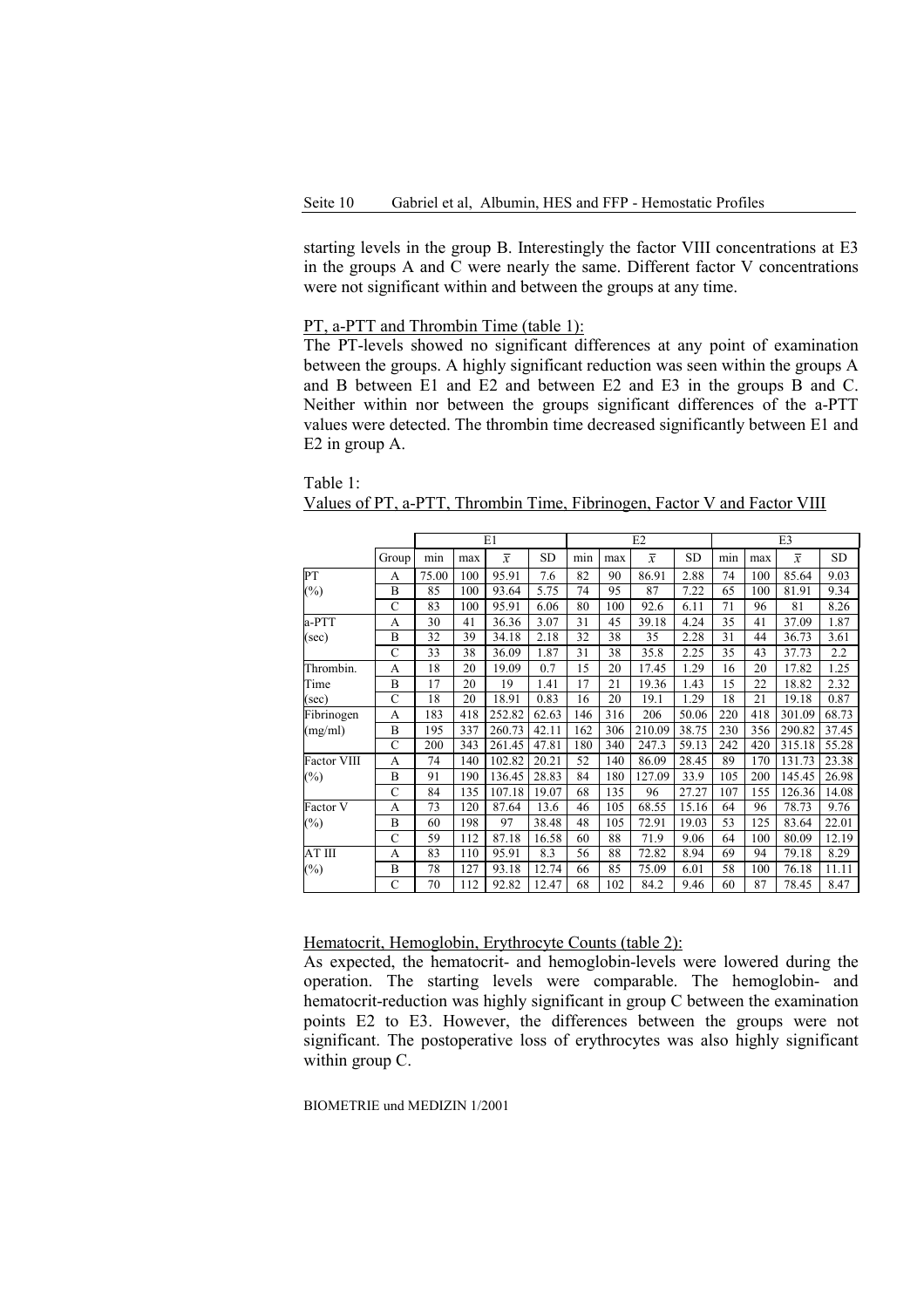Platelet and Leucocyte Counts, Platelet Aggregation (tables 2 and 3):

The leucocyte and platelet counts were not significantly different between the groups and also within the groups. The analysis of the endpoints of the platelet aggregation showed no significant difference under the mentioned inductions.

#### Table 2: Values of Total Protein, Platelets, Erythrocytes, Leucocytes, Hemoglobin and Hematocrit

|           |       |      | E1    |                |       |      |       | E2             |       | E3   |       |                |           |
|-----------|-------|------|-------|----------------|-------|------|-------|----------------|-------|------|-------|----------------|-----------|
|           | Group | min  | max   | $\overline{x}$ | SD    | min  | max   | $\overline{x}$ | SD    | min  | max   | $\overline{x}$ | <b>SD</b> |
| Total-    | A     | 48   | 68    | 60.82          | 5.81  | 34   | 54    | 46.36          | 5.75  | 38   | 57    | 47.91          | 6.49      |
| Protein   | B     | 57   | 74    | 63.82          | 5.13  | 47   | 68    | 56.36          | 5.77  | 47   | 64    | 55.36          | 4.86      |
| (g/l)     | C     | 55   | 69    | 63.18          | 4.69  | 47   | 66    | 56.6           | 5.72  | 45   | 70    | 55.55          | 7.01      |
| Platelets | А     | 187  | 329   | 241.36         | 49.96 | 149  | 266   | 212.27         | 40.76 | 136  | 276   | 202.73         | 42.86     |
| (G/I)     | B     | 166  | 337   | 233.73         | 45.56 | 132  | 266   | 200.36         | 37.01 | 106  | 239   | 181.91         | 40.81     |
|           | Ć     | 179  | 335   | 261            | 51.17 | 144  | 253   | 199.9          | 39.46 | 134  | 234   | 182.36         | 36.31     |
| Leuco-    | A     | 3.38 | 9.04  | 5.32           | 1.81  | 4.73 | 18.53 | 8.83           | 4.14  | 5.33 | 15.58 | 9.11           | 2.8       |
| cytes     | В     | 3.38 | 6.46  | 4.93           | 0.97  | 5.51 | 16.98 | 9.53           | 3.72  | 5.43 | 11.65 | 7.68           | 1.76      |
| (G/I)     | С     | 3.57 | 15.65 | 6.33           | 3.32  | 7.75 | 28.23 | 11.19          | 6.17  | 5.98 | 22.52 | 9.34           | 4.68      |
| Hemo-     | А     | 10   | 15.4  | 11.75          | 1.6   | 9    | 13.6  | 11.27          | 1.57  | 8.5  | 14.3  | 11.06          | 1.54      |
| globin    | B     | 10.3 | 14.8  | 12.65          | 1.25  | 9.7  | 13.4  | 11.6           | 1.18  | 8.8  | 13.3  | 11.34          | 1.28      |
| (g/100ml) | Ċ     | 10.7 | 14    | 12.79          | 1.21  | 8.6  | 12.8  | 10.91          | 1.38  | 9    | 13.5  | 10.62          | 1.32      |
| Hemato-   | A     | 30.2 | 44.1  | 35.08          | 4.23  | 26.5 | 39    | 33.36          | 4.29  | 24.5 | 40    | 31.85          | 4.35      |
| crit      | B     | 31   | 44.4  | 37.16          | 3.51  | 28.8 | 39.7  | 34.01          | 3.47  | 25.5 | 38.8  | 33.02          | 3.79      |
| $(\%)$    | С     | 31.3 | 45.1  | 37.49          | 4.01  | 25.4 | 37.5  | 31.65          | 3.94  | 26.4 | 39.4  | 31.39          | 3.74      |
| Erythro-  | A     | 3.29 | 4.64  | 3.77           | 0.42  | 2.87 | 4.27  | 3.62           | 0.45  | 2.81 | 4.25  | 3.51           | 0.46      |
| cytes     | B     | 3.5  | 4.77  | 4.11           | 0.38  | 3.16 | 4.44  | 3.76           | 0.37  | 2.89 | 4.4   | 3.69           | 0.39      |
| (T/I)     | Ċ     | 3.46 | 4.96  | 4.08           | 0.42  | 3.03 | 4.11  | 3.54           | 0.41  | 2.73 | 4.29  | 3.42           | 0.47      |

#### Table 3:

Maximum Time of Platelet Aggregation Values under Induction of ADP, Adrenaline und Collagen

|            |       | E1  |     |                |           | E2  |     |        |       | E3  |     |        |           |
|------------|-------|-----|-----|----------------|-----------|-----|-----|--------|-------|-----|-----|--------|-----------|
|            | Group | mın | max | $\overline{x}$ | <b>SD</b> | min | max | x      | SD    | min | max | x      | <b>SD</b> |
| <b>ADP</b> | А     | 200 | 293 | 248.91         | 33.19     | 130 | 292 | 252.73 | 44.25 | 212 | 291 | 257.36 | 26.07     |
| (sec)      | B     | 159 | 299 | 232.36         | 48.56     | 208 | 292 | 263.18 | 25.41 | 207 | 292 | 260.91 | 31.22     |
|            |       | 147 | 293 | 249.36         | 50.13     | 189 | 298 | 255.6  | 33.68 | 181 | 291 | 251.73 | 40.04     |
| Adrenaline | А     | 207 | 298 | 261.73         | 33.23     | 154 | 299 | 272.8  | 44.17 | 189 | 298 | 278.73 | 30.94     |
| (sec)      | B     | 220 | 296 | 265.09         | 30.02     | 255 | 298 | 282    | 15.82 | 231 | 297 | 269.36 | 21.04     |
|            |       | 113 | 296 | 252.09         | 53.19     | 145 | 299 | 250.8  | 50.83 | 252 | 299 | 283.82 | 16.36     |
| Collagen   | А     | 214 | 296 | 268.64         | 26.2      | 149 | 295 | 250.27 | 41.07 | 182 | 290 | 247.82 | 30.57     |
| (sec)      | B     | 141 | 295 | 260.73         | 43.07     | 146 | 294 | 251.8  | 41.96 | 200 | 299 | 264.09 | 31.81     |
|            |       | 184 | 298 | 244.36         | 40.53     | 236 | 298 | 272.7  | 22.07 | 234 | 296 | 273.73 | 20.15     |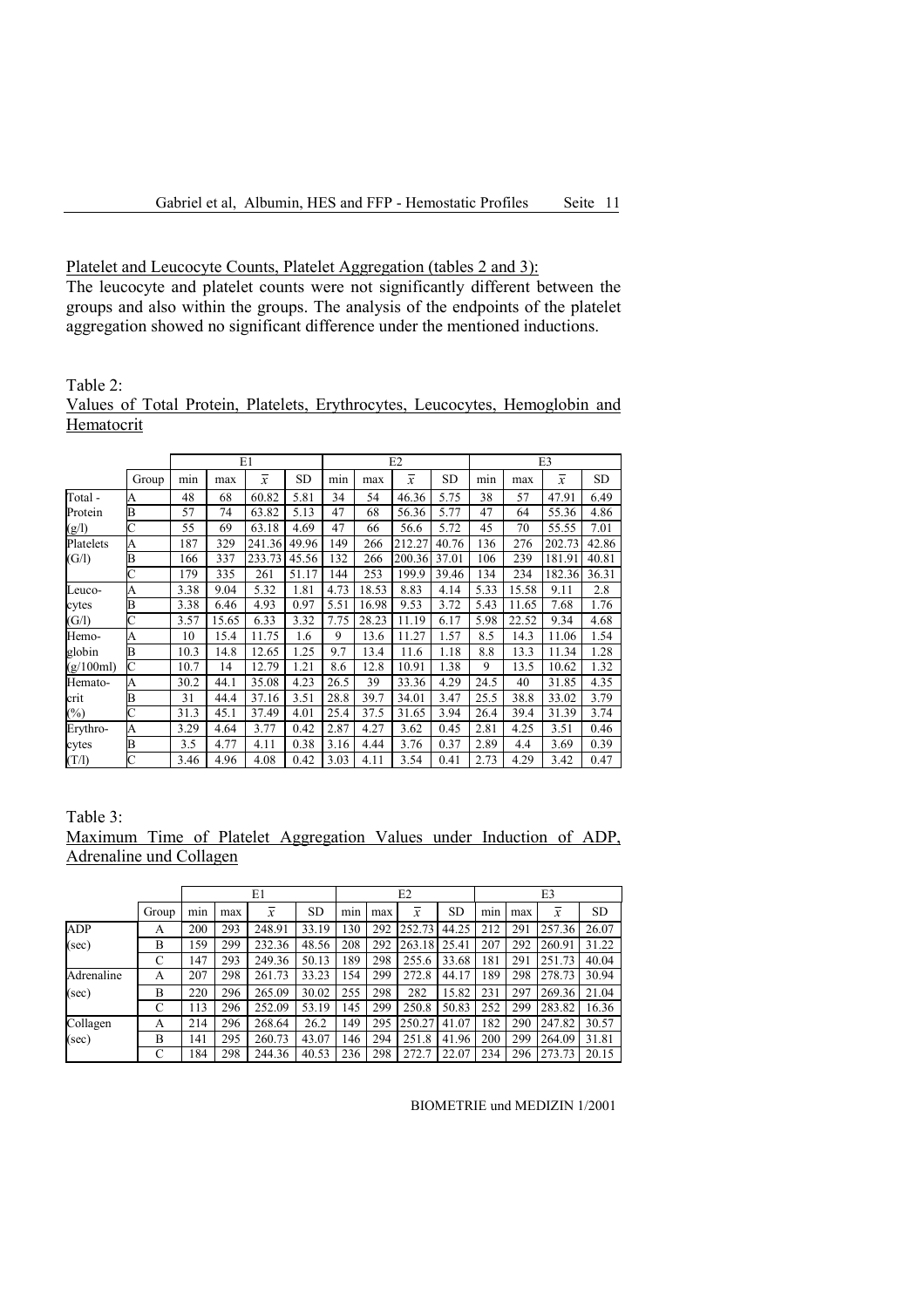Intraoperative Consumption of Blood Components, Infusion Volumes and Operation Time (table 4):

The mean operation time, which is a main determinant of the blood loss, did not differ significantly between the groups (group A: 69.45 min; group B: 71.82) min; group C: 73.91 min). The mean intraoperative consumption of FFP was in group C 972.73 ml, the volume of HES infused in group A was 731.82 ml and human albumin in group B 613.64 ml. The use of non-colloidal infusions was not significantely different between the groups (group A: 3011 ml; group B: 3511 ml; group C: 3482 ml).

#### Table 4:

|                   |       |          |      | intraoperative $(E1 - E2)$ |           | postoperative $(E2 - E3)$ |      |              |           |  |  |  |
|-------------------|-------|----------|------|----------------------------|-----------|---------------------------|------|--------------|-----------|--|--|--|
|                   | Group | min      | max  | x                          | <b>SD</b> | min                       | max  | $\mathbf{x}$ | <b>SD</b> |  |  |  |
| Non-<br>Colloidal | A     | $\theta$ | 4000 | 2136.40                    | 1097.52   | $\theta$                  | 1000 | 875          | 353.5     |  |  |  |
| Infusions         | B     | 1500     | 4500 | 2636.36                    | 951.08    | $\Omega$                  | 1000 | 875.14       | 377.96    |  |  |  |
| (ml)              | C     | 1500     | 4000 | 2545.45                    | 907.04    | $\theta$                  | 1500 | 937.5        | 417.26    |  |  |  |
| Packed            | A     | $\theta$ | 1100 | 631.82                     | 295.2     | $\theta$                  | 500  | 100          | 192.72    |  |  |  |
| Red Cells         | B     | $\Omega$ | 900  | 386.36                     | 339.18    | $\theta$                  | 300  | 42.86        | 113.39    |  |  |  |
| (ml)              | C     | 400      | 1500 | 727.27                     | 322.77    | $\theta$                  | 900  | 112.5        | 318.2     |  |  |  |
| Colloidal         | A     | 500      | 1500 | 772.73                     | 343.78    |                           |      |              |           |  |  |  |
| Infusions         | B     | 250      | 1000 | 613.64                     | 282.04    |                           |      |              |           |  |  |  |
| (ml)              | C     | 400      | 1500 | 972.73                     | 388.18    |                           |      |              |           |  |  |  |
| <b>Blood Loss</b> | A     | 150      | 850  | 486.36                     | 196.33    | 100                       | 950  | 507.14       | 359.89    |  |  |  |
| (ml)              | B     | 300      | 900  | 527.27                     | 179.39    | 150                       | 500  | 316.25       | 114.88    |  |  |  |
|                   | C     | 400      | 1300 | 675.45                     | 344.42    | 190                       | 1200 | 510          | 363.43    |  |  |  |

Infusions, Transfusions and Blood Loss

The mean use of packed red cells was highest in group C with 839.77 ml followed by group A with 731.82 ml and group B with 429.22 ml, the difference between the groups C and B was highly significant. Similar results were found for the total blood loss, which was highest in group C with 1185.5ml followed by group B with 993.5 ml and group A with 843.5 ml.

#### **Discussion:**

6% HES 200/0.5 is a colloidal solution, which is commonly infused at intraoperative volume deficiencies [29,30]. The use of 5% human albumin is nowadays restricted more and more to situations with a special need for this natural colloid, which is expensive and does not have relevant advantages to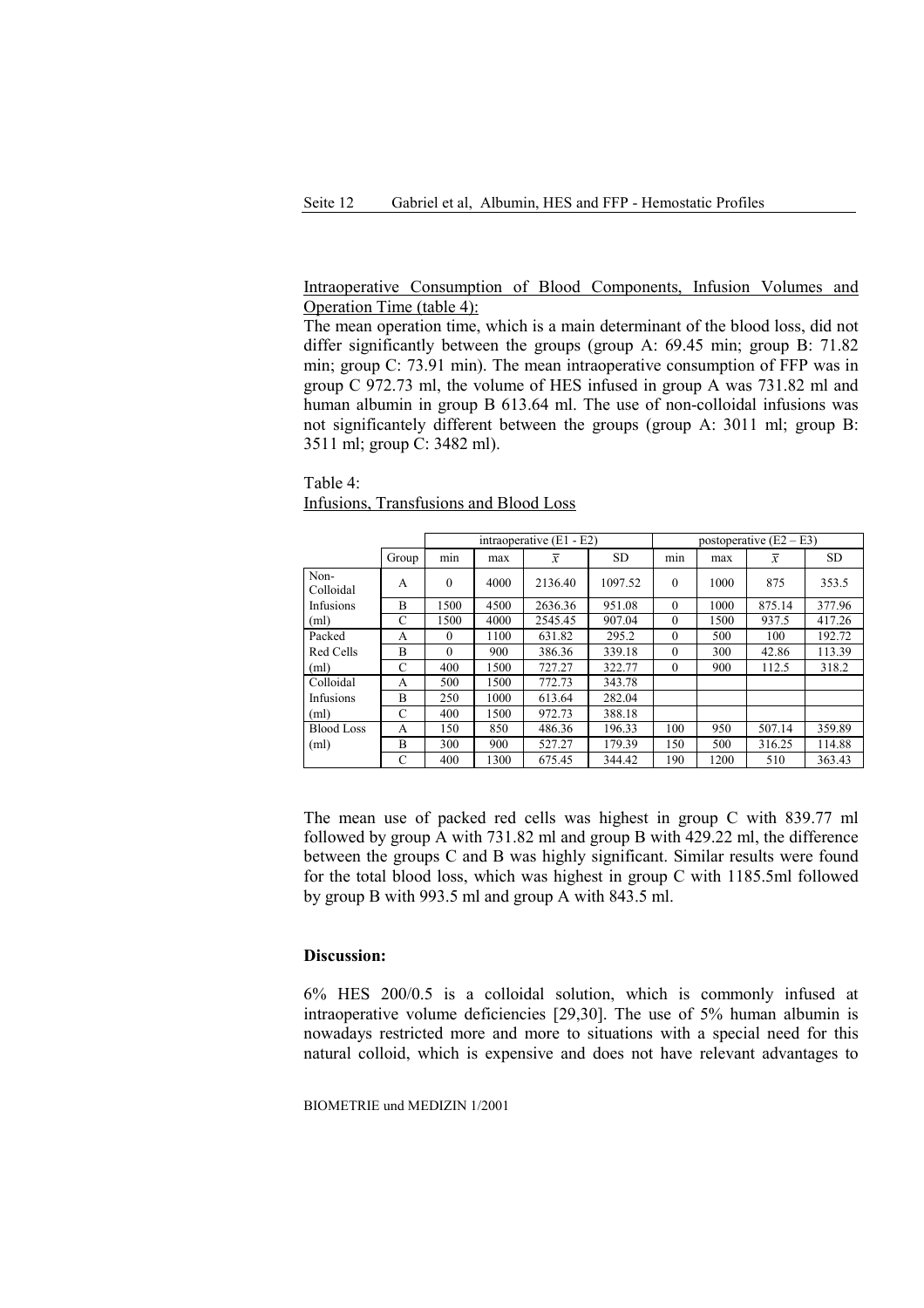artificial colloids in most cases [31,32]. Autologous FFP is a split product of preoperative collections and is primarily designated for the substitution of clotting factors [33].

The pharmacokinetic properties of HES depend on the amount and the pattern of substitution with hydroxyethyl groups, the mean molecular weight plays only a minor role. HES molecules with a high degree of substitution and a high portion of glucose units with hydroxyethylation at the C2-position (high C2/C6 substitution ratio) are less degradable by  $\alpha$ -amylase and hence tend more to accumulation [34,35]. Most reports of coagulation disorders in connection with HES concern high dosage and/or long-term application of high-molecular and highly substituted types of this colloid (e.g. HES 450/0.7 or hetastarch) [36,37,38,39,40]. Treib and coworkers found that the accumulation of highmolecular HES fractions in blood correlates with the impairment of the intrinsic clotting system, especially with the decrease of factor VIII activity [41,42].

In-vivo and in-vitro-investigations showed, that HES inhibits the endothelial activation in an early phase and that this mechanism is responsible for a dosedependent reduction of the release of von Willebrand factor [26,43].

In our study a slightly higher reduction of factor VIII activity in the intraoperative phase happened in group A (6% HES 200/0.5) compared with group B (5% human albumin), whereas group A and group C (FFP) showed almost identical courses. However, the observed reductions of factor VIII activity were not distinct enough to induce any clinical risk. As a matter of fact no single patient included in the study reached a coagulation status, which was to be interpreted as a risk for bleeding complications. The decrease of factor VIII activity was always over-compensated in the postoperative phase, a fact which was also seen with fibrinogen. Similar to findings on healthy volunteers [27] intraoperative infusion of HES 200/0.5 influenced factor VIII activity more than human albumin, but interestingly not more than FFP. These results indicate on the one hand, that the operative situation is not too heterogeneous for the determination of even slight coagulation effects, and on the other hand, that substitution of moderate amounts of blood loss with autologous FFP obviously fails to improve the hemostatic profile.

The low clinical relevance of 6% HES 200/0.5 influence on coagulation was also documented by tendencies of higher need for infusions and of higher blood loss in group C (FFP).

There are reports, that HES 200/0.5 may inhibit platelet function [44,45], although also opposite findings (especially under perioperative conditions) are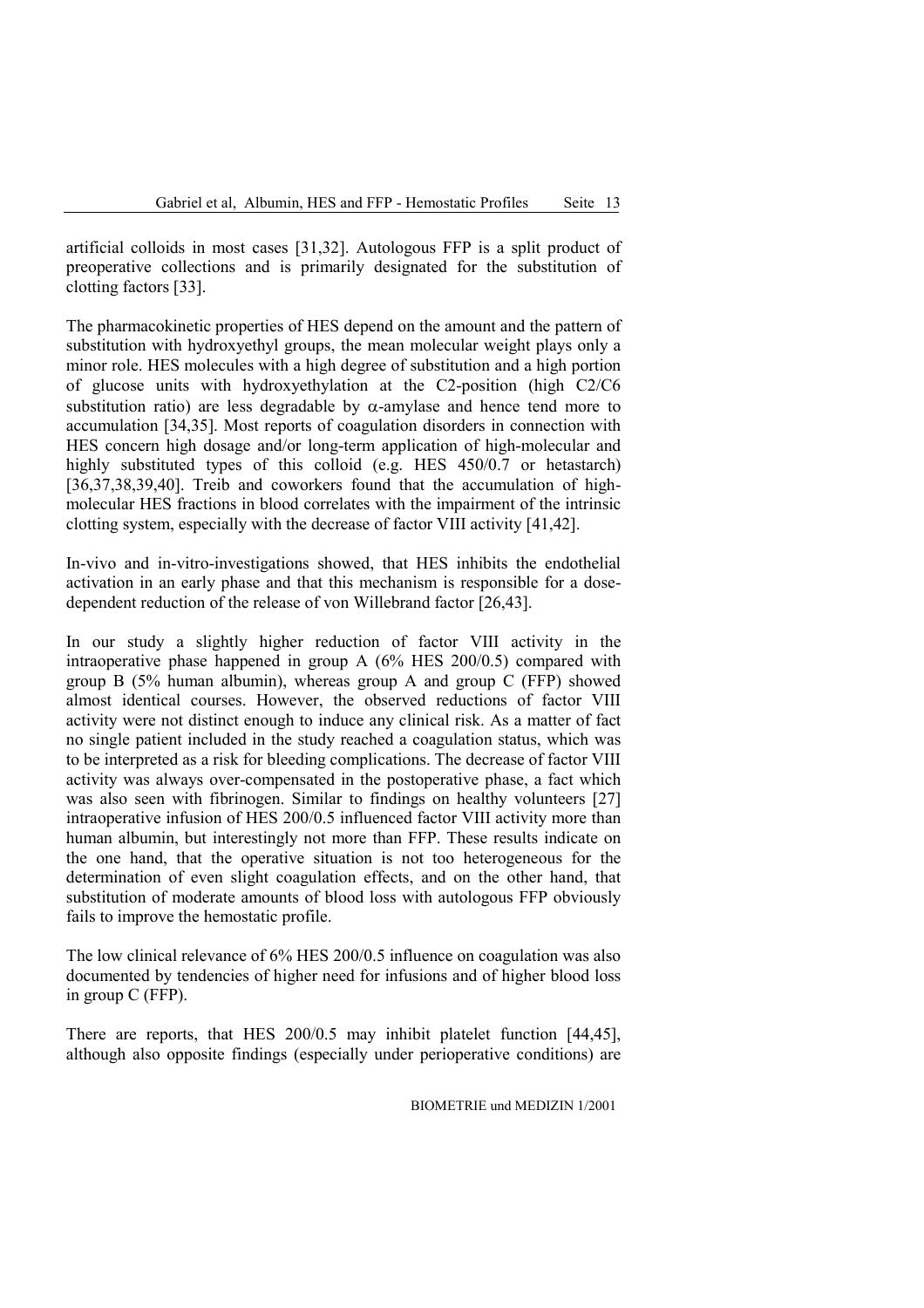published [5,24]. In our study the examinations on platelet function did not show any differences between the groups.

It was surprising that the transfusion of autologous FFP in the intraoperative phase was not endowed with beneficial effects. Although the total protein levels stayed constant, no significant difference was found in the factor VIII, factor V and AT III concentrations as well as in the PT and a-PTT levels. Taking into consideration the tendency of this group to a higher blood loss and higher infusion volumes, we come to the conclusion, that the application of autologous FFP in intraoperative situations with mild to moderate volume deficiency has no benefit for the patient - even from a hemostasiological point of view. However, the cause of the elevated blood loss in group C (FFP) needs further investigations. A possible explanation might be a marked counteraction of specific inhibitors of certain clotting factors.

In the view of the above mentioned results, the therapy with 6%HES 200/0.5 is clinically safe, although slight factor VIII activity reductions are detectable. Concerning the risk for hemostatic impairment, neither the additional application of clotting factors by FFP nor the substitution of natural colloids by 5% human albumin has clinically relevant advantages to the volume replacement by 6% HES 200/0.5 at dosages up to 20 ml/kgBW. However, recently a new type of HES (HES 130/0.4) is available, which influences hemostasis even less than HES 200/0.5 [46,47,48].

#### **Conclusion:**

The proportion of clotting factors in autologous FFP has no clinical benefit when administered intraoperatively instead of volume substitutes. The intraoperative volume replacement with 6% HES 200/0.5, given in moderate dosages, has no clinically relevant colloid-specific influence on hemostasis.

## **References**

- 1 Aly Hassan A, Lochbühler H, Frey L, Messmer K.Global tissue oxygenation during normovolaemic haemodilution in young children. Paediatric Anaesthesia 1997; 7: 197-204.
- 2 Beyer R, Harmening U, Rittmeyer O, Zielmann S, Mielck F, Kazmaier S, Kettler D.Use of modified fluid gelatin and hydroxyethyl starch for colloidal volume replacement in major orthopaedic surgery. Br J Anaesth 1997; 78: 44-50.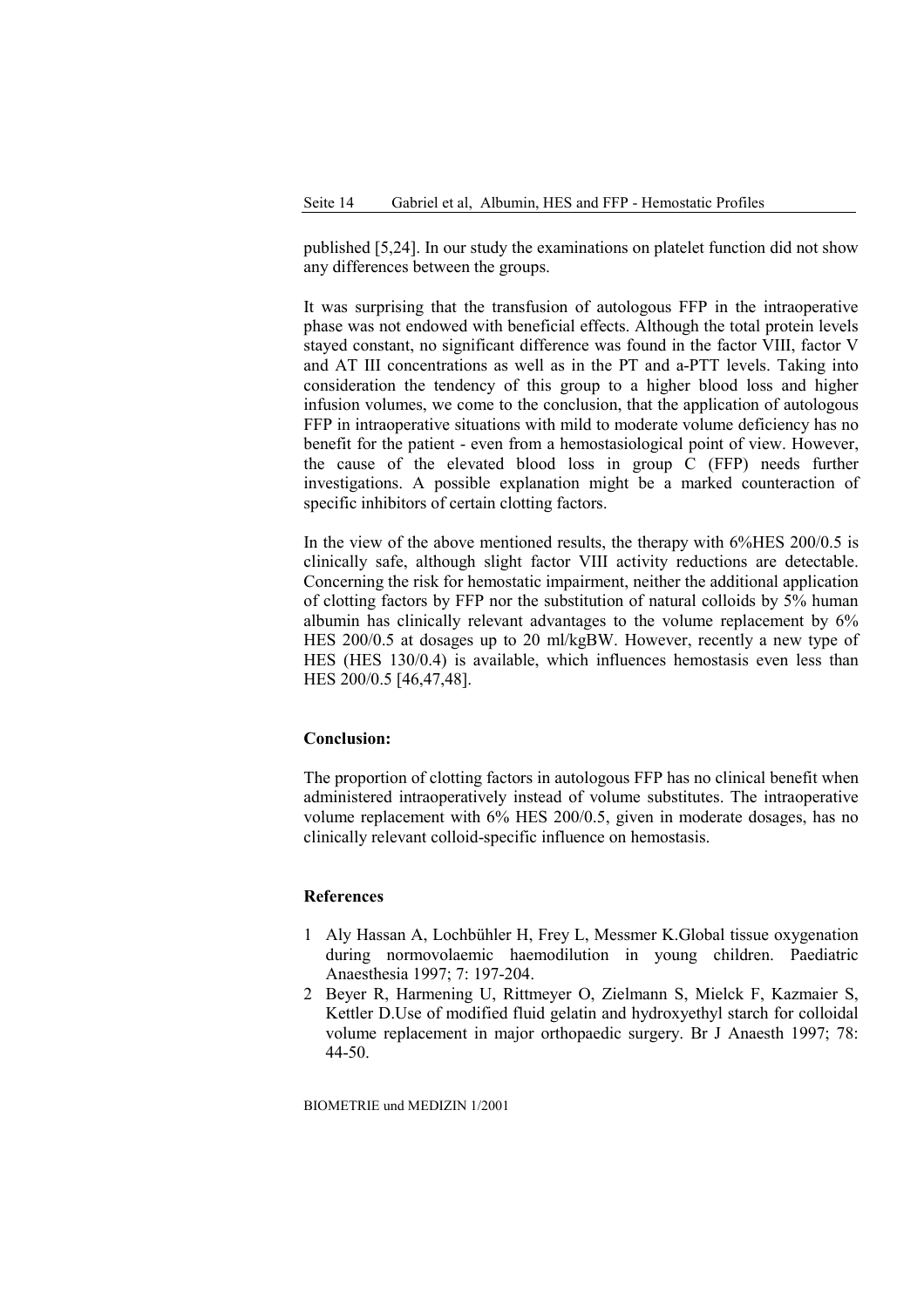- 3 Kasper SM, Dahlmann H, Mellinghoff H, Ellering J, Baumann M, Buzello W. Lactated Ringer's solution versus hydroxyethyl starch forvolume replacement in autologous blood donors with cardiovascular disease: a controlled, randomized trial. Vox Sang 1998; 75: 26-31.
- 4 Nagy KK, Davis J, Duda J, , Fildes J, Roberts R, Barrett J. A comparison of pentastarch and lactated Ringer's solution in the resuscitation of patients with hemorrhagic shock. Circ Shock 1993; 40: 289-94.
- 5 Tigchelaar I, Gallandat Huet RCG, Korsten J, Boonstra PW, van Oeveren W. Hemostatic effects of three colloid plasma substitutes for priming solution in cardiopulmonary bypass. Europ J Card-thor Surg 1997; 11: 626-32.
- 6 Kiesewetter H, Jung F, Birk A, Spitzer S. Hypervolemic hemodilution with or without venesection in peripheral arterial occlusive disease stage II. Int Angiol 1994; 13: 1-4.
- 7 Staedt U, Holm E, Leweling H, Heene DL. Haemodilution in acute ischaemic stroke comparison of two haemodilution regimen. Neurological Research 1992; Vol.14 (Suppl.): 152.
- 8 Wolf S, Arend O, Bertram B, Knabben H, Reim M. Long term results after hemodilution therapy in central retinal vein occlusion. Clin Hemorheol 1996; 16: 357-65.
- 9 Abramson N. Plasma expanders and bleeding. Ann Intern Med 1988; 108: 307.
- 10 Herwaldt LA, Swartzendruber SK, Edmond MB, Embry RP, Wilkerson KR, Wenzel RP, Perl TM. The epidemiology of hemorrhage related to cardiothoracic operations. Infect Control Hosp Epidemiol 1998; 19: 9-16.
- 11 Symington BE. Hetastarch and bleeding complications. Ann Intern Med 1986; 105: 627-8.
- 12 Villarino ME, Gordon SM, Valdon C, Potts D, Fish K, Uyeda C, McCarthy PM, Bland LA, Anderson RL, Jarvis WR. A cluster of severe postoperative bleeding following open heart surgery. Infect Control Hosp Epidemiol 1992; 13(5): 282-7.
- 13 Knutson JE, Deering JA, Hall FW, Nuttall GA, Schroeder DR, White RD, Mullany CJ. Does intraoperative hetastarch administration increase blood loss and transfusion requirements after cardiac surgery? Anesth Analg 2000; 90: 801-7.
- 14 Dieterich HJ, Kraft D, Sirtl C, Laubenthal H, Schimetta W, Pölz W, Gerlach E, Peter K. Hydroxyethyl starch antibodies in humans: incidence and clinical relevance. Anesth Analg 1998; 86: 1123-6.
- 15 Laxenaire MC, Charpentier C, Feldman L et le Groupe Francais d´Etude de la Tolerance de Substituts Plasmatiques. Reactions anaphylactoides aux substituts colloidaux du plasma: incidence, facteurs de risque, mecanismes. Ann Fr Anesth Reanim 1994; 13: 301-10.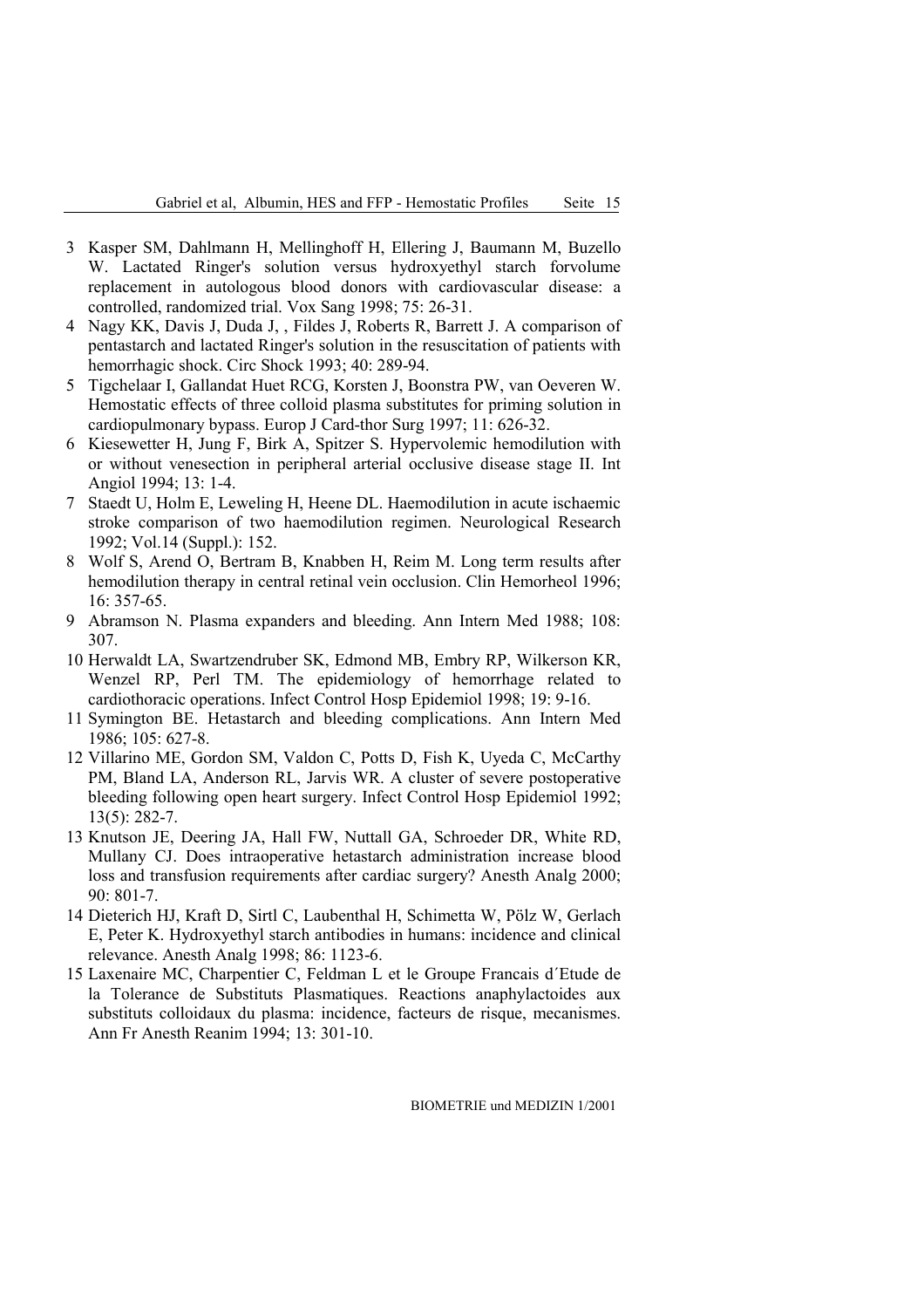- 16 Bothner U, Georgieff M, Vogt N. Assessment of the safety and tolerance of 6% hydroxyethyl starch (200/0.5) solution: a randomized, controlled epidemiology study. Anesth Analg 1998; 86: 850-5.
- 17 Gröchenig E , Albegger K, Dieterich HJ, Franke RP, Gerlach E, Jurecka W, Kiesewetter H, Koch G, Ladurner G, Pölz W, Schimetta W, Schneeberger R, Volgger R, Wilhelm HJ, Zelger J. Hydroxyethylstarch-related pruritus: a prospective multicentre investigation of 544 patients. Perfusion 1998; 11: 62- 9.
- 18 Morgan PW, Berridge JC. Giving long-persistent starch as volume replacement can cause pruritus after cardiac surgery. Br J Anaesth 2000; 85: 696-9.
- 19 Sharland C, Huggert A, Nielson MS, Friedmann PS. Persistent pruritus after pentastarch infusions in intensive care patients. Anaesthesia 1999; 54: 500-1.
- 20 Sirtl C, Laubenthal H, Schimetta W. Persistent pruritus after Pentastarch infusions in intensive care patients. Anaesthesia 2000; 55: 494-5.
- 21 Strauss RG, Stump DC, Henriksen RA, Villhauer PJ. Pentastarch may cause fewer effects on coagulation than hetastarch. Transfusion 1988; 28: 257-60.
- 22 Treib J, Haass A, Pindur G. Coagulation disorders caused by hydroxyethyl starch. Thromb Haemost 1997; 78: 974-83.
- 23 London MJ, Franks M, Verrier ED, Merrick SH, Levin J, Mangano DT. The safety and efficacy of ten percent pentastarch as a cardiopulmonary bypass priming solution. A randomized clinical trial. J Thorac Cardiovasc Surg 1992; 104: 284-96.
- 24 Mastroianni L, Low HB, Rollman J, Rollman J, Wagle M, Bleske B, Chow MS. A comparison of 10% pentastarch and 5% albumin in patients undergoing open-heart surgery. J Clin Pharmacol 1994; 34: 34-40.
- 25 Vogt N, Bothner U, Lerch G, Lindner KH, Georgieff M. Large-dose administration of 6% hydroxyethyl starch 200/0,5 for total hip arthroplasty: plasma homeostasis, hemostasis, and renal function compared to use of 5% human albumin. Anesth Analg 1996; 83: 262-8.
- 26 Collis RE, Collins PW, Gutteridge CN, Kaul A, Newland AC, Williams DM, Webb AR. The effect of hydroxyethyl starch and other plasma volume substitutes on endothelial cell activation: an in vitro study. Intensive Care Med 1994; 20: 37-41.
- 27 Kapiotis S, Quehenberger P, Eichler HG, Schwarzinger I, Partan C, Schneider B, Lechner K, Speiser W. Effect of hydroxyethyl starch on the activity of blood coagulation and fibrinolysis in healthy volunteers: Comparison with albumin. Crit Care Med 1994 ;22 :606-12.
- 28 Egli GA, Zollinger A, Seifert B, Popovic D, Pasch T, Spahn DR. Effect of progressive haemodilution with hydroxyethyl starch, gelatin and albumin on blood coagulation. Br J Anaesth 1997; 78: 684-9.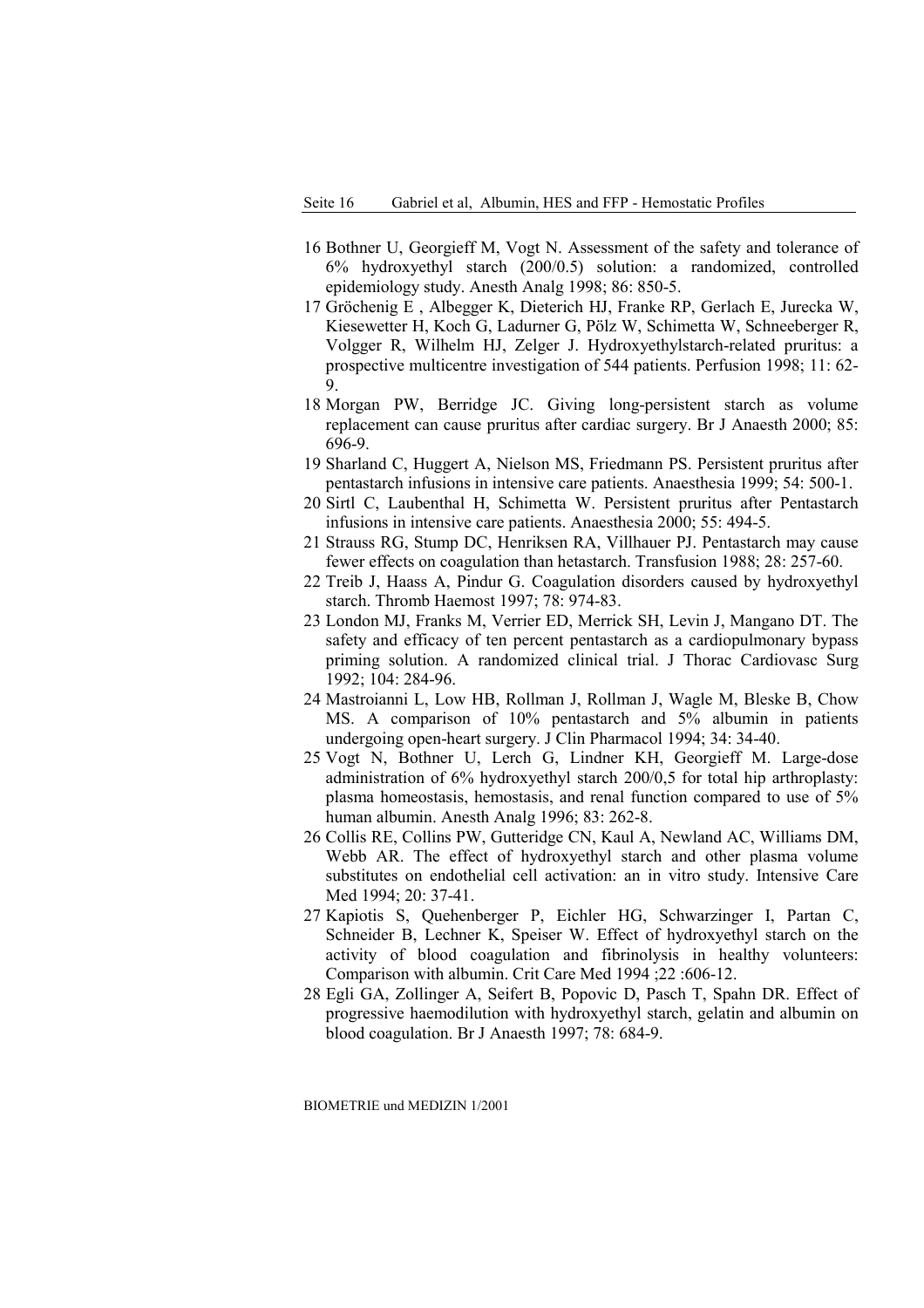- 29 Boldt J, Mentges D, Papsdorf M. Volume therapy: new aspects of an old topic? In: Vincent JL, editor. Yearbook of Intensive Care and Emergency Medicine 1997.Heidelberg: Springer-Verlag; 1997. p. 399-410.
- 30 Laubenthal H, Sirtl C. Hydroxiethylstärke. In: Boldt J, Hrsg. Volumenersatztherapie. Stuttgart, New York: Georg Thieme Verlag, 2001. S. 80-95.
- 31 Yim JM, Vermeulen LC, Erstad BL, Matuszewski KA, Burnett DA, Vlasses PH. Albumin and nonprotein colloid solution use in US Academic Health Centers. Arch Intern Med 1995; 155: 2450-5.
- 32 Dieterich HJ. Substitution mit Humanalbumin. Anaesthesist 1999; 48: 481-2
- 33 Hellstern P. Blut und Blutprodukte (Hämotherapeutika). In: Boldt J, Hrsg. Volumenersatztherapie. Stuttgart, New York: Georg Thieme Verlag, 2001. S. 15-31.
- 34 Förster H. Physical and chemical properties of hydroxyethyl starches. In: Baron JF, editor. Plasma volume expansion. Paris: Arnette; 1992. p. 105-32.
- 35 Jung F, Koscielny J, Mrowietz C, Pindur G, Förster H, Schimetta W, Kiesewetter H, Wenzel E. Elimination kinetics of different hydroxyethyl starches and effects on blood fluidity. Clin Hemorheol 1994; 14: 189-202.
- 36 Baldassarre S; Vincent JL. Coagulopathy induced by hydroxyethyl starch. Anesth Analg 1997; 84: 451-3.
- 37 Dalrymple Hay M, Aitchison R, Collins P, Sekhar M, Colvin B. Hydroxyethyl starch induced acquired von Willebrand's disease. Clin Lab Haematol 1992; 14: 209-11.
- 38 Damon L, Adams M, Stricker R, Ries C. Intracranial bleeding during treatment with hydroxyethylstarch. New Engl Journ Med 1987; 317: 964-5.
- 39 Sanfellipo MJ, Suberviola PD, Geimer NF. Development of a Willebrandlike syndrome after prolonged use of hydroxyethyl starch. Am Journ Clin Path 1987; 88: 653-5.
- 40 Trumble ER, Muizelaar JP, Myseros JS, Choi SC, Warren BB. Coagulopathy with the use of hetastarch in the treatment of vasospasm. J Neurosurg 1995: 82: 44-7.
- 41 Treib J, Haass A, Pindur G, Seyfert U, Treib W, Grauer M, Jung F, Wenzel E, Schimrigk K. HES 200/0.5 is not HES 200/0.5. Thromb Haemost 1995; 74: 1452-6.
- 42 Treib J, Haass A, Pindur G, Grauer MT, Wenzel E, Schimrigk K. All medium starches are not the same: influence of the degree of hydroxyethyl substitution of hydroxyethyl starch on plasma volume, hemorrheologic conditions, and coagulation. Transfusion 1996; 36: 450-5.
- 43 Boldt J, Heesen M, Welters I, Padberg W, Martin K, Hempelmann G. Does the type of volume therapy influence endothelial-related coagulation in the critically ill? Br J Anaesth 1995; 75: 740-6.